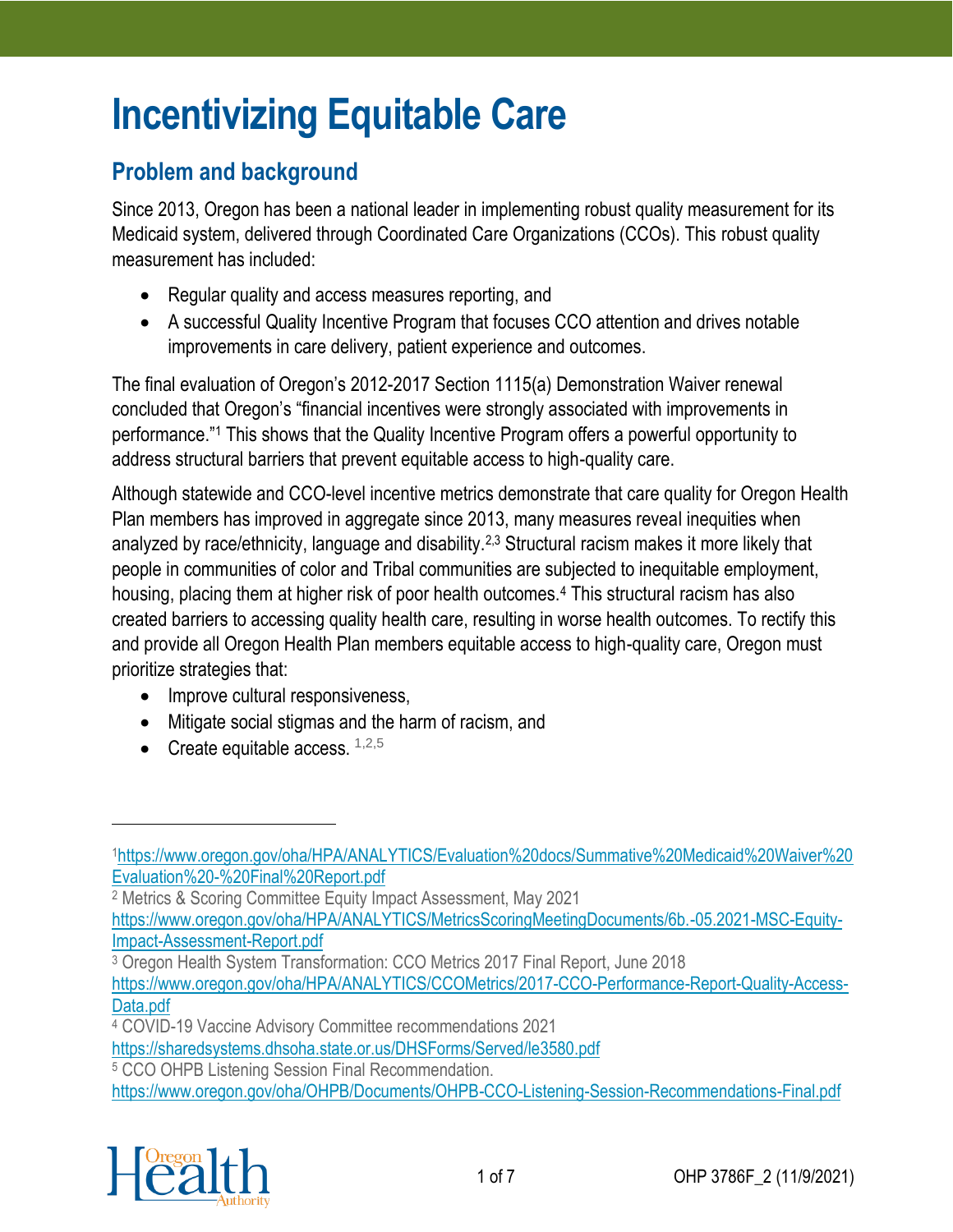Given the demonstrated impacts of structural racism on health outcomes for people in communities of color and Tribal communities, Oregon plans to use every available tool to eliminate health inequities. As discussed in the *Value-Based Global Budget* concept paper, the proposed changes in the CCO Quality Incentive Program are part of a comprehensive strategy to ensure equity and improve the quality of care. By harnessing the power of the Quality Incentive Program so that equity is the primary organizing principle and aligning this proposal with other levers outlined in the waiver, OHA will create a multifaceted approach that encourages the system to eliminate health inequities that disproportionately harm many communities in Oregon. These communities include Oregon's Nine Federally-Recognized Tribes and Tribal communities, Latino/Latina/Latinx, Black/African American, Asian, Pacific Islander, and American Indian/Alaska Native populations, communities of color, people with disabilities, people with limited English proficiency, and immigrant and refugee communities.

# **Proposed strategies**

To ensure all Oregon Health Plan members can access and receive high-quality care while prioritizing groups of people who face inequities and structural racism, both contemporary and historical, Oregon proposes restructuring the Quality Incentive Program so that equity is the primary organizing principle. Oregon proposes changing STC 38 to reflect modified decision-making power that incorporates greater community and member voice, as well as adjusting STCs 39 and 36e.iii to better align with proposed program changes.

Oregon intends to refine its Quality Incentive Program to prioritize health equity, using several complementary strategies:

- 1. Ensure space for focused equity work by restructuring the Quality Incentive Program into two complementary components:
	- a. A small set of upstream metrics focused on supporting health equity and requiring sustained effort over the period of this waiver;
	- b. A set of downstream metrics chosen from CMS's Medicaid Adult and Child Core Sets (and potentially the future Medicaid MCO Quality Rating System measure set) focused on factors such as quality, access, and outcomes with a particular emphasis on reducing inequities;
- 2. Redistribute decision-making power among communities; and
- 3. Rethink the incentive structure to better advance equity.

## **1. Restructure the Quality Incentive Program into two complementary components to reserve space for upstream work focused on equity**

To ensure all Medicaid members have access to care and receive high-quality care while prioritizing people in communities that face contemporary and historical inequities, Oregon proposes separating the Quality Incentive Program into two complementary and interrelated components, each of which will be incentivized to improve equity.

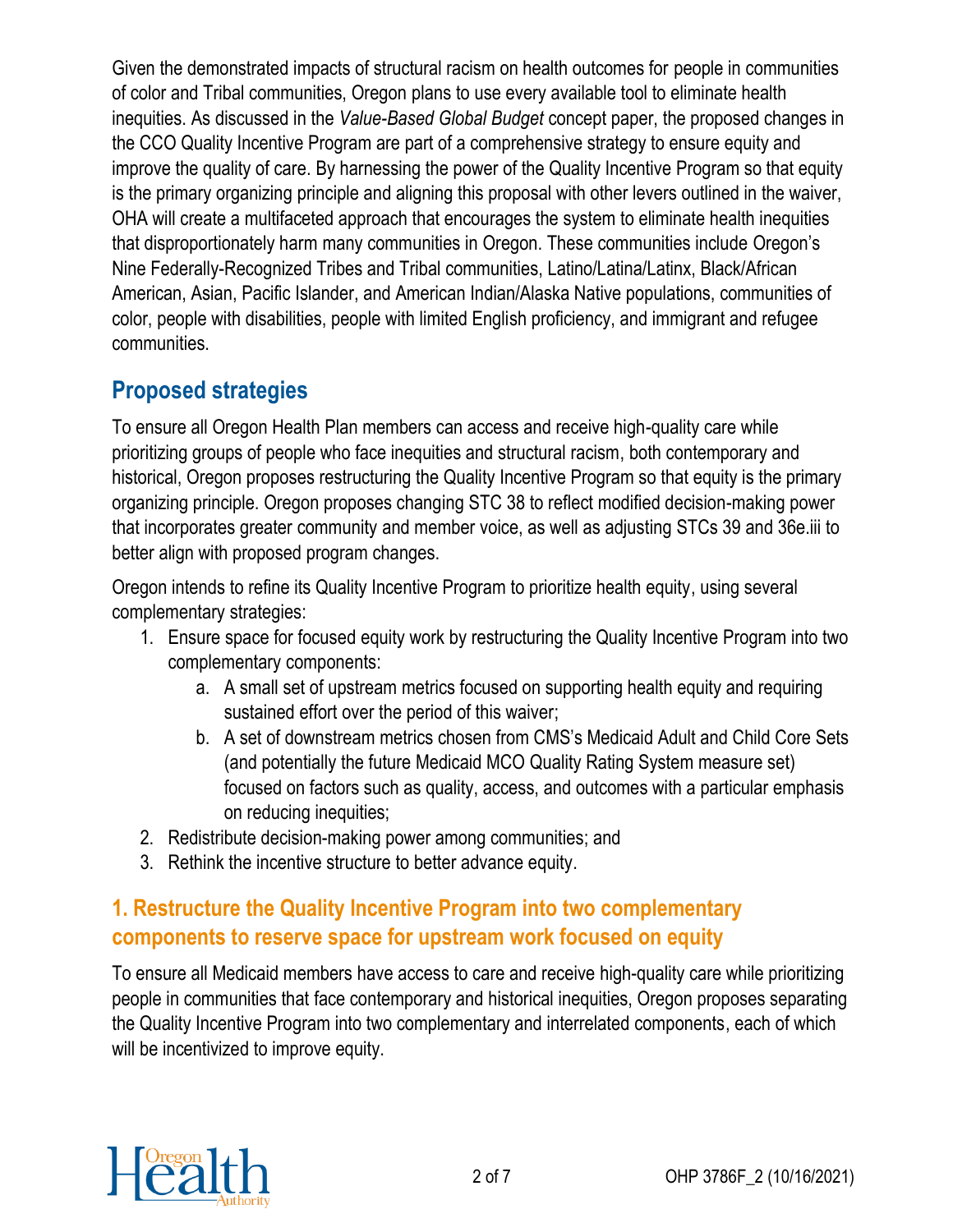### **a) A small set of "upstream" metrics focused on factors affecting health equity**

The first component of the new measurement structure will contain up to five metrics incentivized for the duration of the waiver. These metrics are expected to require long-term, sustained effort to achieve. For this waiver period, the upstream set is largely identified. For the next waiver period, OHA would work with the Health Equity Quality Metrics Committee (restructured from the existing Health Plan Quality Metrics Committee, see strategy #2 on page 4 for more detail) and other interested parties to plan and potentially develop new measures.

Given the extensive lead time required to develop new metrics, OHA has identified four existing metrics for the upstream measure set. A fifth metric could be added and, depending on timing considerations, the new Health Equity Quality Metrics Committee may guide measure development.

These metrics were developed during the current and previous waiver periods in response to analysis of harms to specific populations and community-identified needs. They're designed to incentivize systems-level changes that advance health equity, and they address domains for which no standardized metrics currently exist. The following table outlines the four existing metrics that will be included in the upstream metrics.

| <b>Upstream Health</b><br><b>Equity Metric</b>                                                                  | Year<br>incentivized | <b>Additional Information</b>                                                                                                                                                                                                                                                          |
|-----------------------------------------------------------------------------------------------------------------|----------------------|----------------------------------------------------------------------------------------------------------------------------------------------------------------------------------------------------------------------------------------------------------------------------------------|
| Mental, Physical and<br>Oral Health<br>Assessment Within 60<br>Days for Children in<br>DHS Custody <sup>6</sup> | 2013                 | Incentivizes timely assessments for children in foster care,<br>so their physical, oral and behavioral health needs are<br>identified and can be addressed.                                                                                                                            |
| Meaningful Language<br><b>Access to Culturally</b><br><b>Responsive Health</b><br>Care Services <sup>7</sup>    | 2021                 | Incentivizes the provision of high-quality interpreter<br>services when needed and access to care and information<br>(explanations of benefits, take-home resources, and more)<br>in members' preferred languages, enabling them to more<br>effectively participate in their own care. |
| Health Aspects of<br>Kindergarten<br>Readiness (HAKR) <sup>8</sup>                                              | 20229                | Incentivizes more CCO members having their social<br>needs acknowledged and addressed.                                                                                                                                                                                                 |

<sup>9</sup> For Social Emotional Health component of HAKR bundle



<sup>6</sup> [https://www.oregon.gov/oha/HPA/ANALYTICS/CCOMetrics/2014-Assessments-Children-DHS-Custody-](https://www.oregon.gov/oha/HPA/ANALYTICS/CCOMetrics/2014-Assessments-Children-DHS-Custody-Guidance-Document.pdf)[Guidance-Document.pdf](https://www.oregon.gov/oha/HPA/ANALYTICS/CCOMetrics/2014-Assessments-Children-DHS-Custody-Guidance-Document.pdf)

<sup>7</sup> <https://www.oregon.gov/oha/HPA/ANALYTICS/Pages/Health-Equity-Measurement-Workgroup.aspx>

<sup>8</sup> <https://www.oregon.gov/oha/HPA/ANALYTICS/Pages/KR-Health.aspx>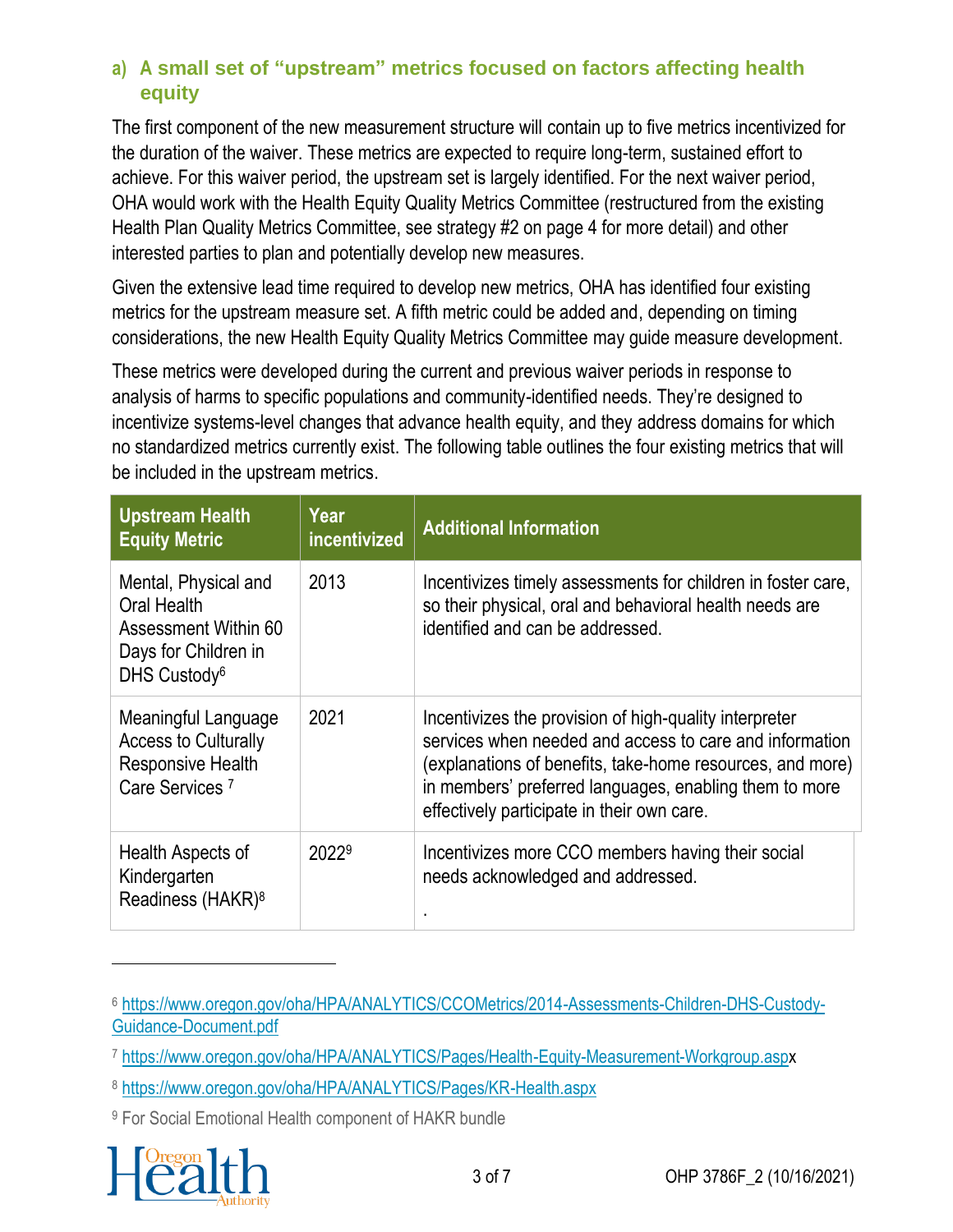| Upstream Health<br><b>Equity Metric</b>                                                          | Year<br>incentivized | <b>Additional Information</b>                                                                                         |  |
|--------------------------------------------------------------------------------------------------|----------------------|-----------------------------------------------------------------------------------------------------------------------|--|
| Social Determinants of<br><b>Health: Social Needs</b><br>Screening and<br>Referral <sup>10</sup> | 202311               | Incentivizes more culturally responsive services being<br>offered to help children start kindergarten ready to learn. |  |

These domains were chosen because of their focus on Oregon Health Plan members who experience historical and/or contemporary injustices and structural racism. The measure development webpages provide more information from the public workgroups and other interested parties who worked through measure specification and pilot testing. This measure set will allow the state to monitor improvements in access to resources that directly address these injustices.

#### **b) A set of "downstream" metrics that focuses on traditional quality and access measures**

The second component of the new measurement structure will align with measures of health care processes, outcomes, and utilization that are used nationally (downstream metrics). These metrics will draw from traditional quality and access measure sets. Downstream metrics will be selected from the CMS Medicaid Adult and Child Core sets and other CMS-required measures (e.g., may include Medicaid MCO Quality Rating System measures in the future).<sup>12</sup> OHA will develop criteria to ensure that the selected metrics address the full breadth of health care quality considerations: cost, quality, access, and health equity, as well as address oral, behavioral, and physical health. As before, Oregon's Metrics and Scoring Committee will select the metrics, but as described below, a newly redesigned and separate committee called the Health Equity Quality Metrics Committee will have oversight and approval.

This approach builds on work Oregon is required to undertake on the Medicaid Child Core Set and Behavioral Health measures in the Medicaid Adult Core Set when reporting becomes mandatory in 2024. Aligning with the CMS Core Sets will promote cost savings and enable comparison to other state Medicaid programs' performance. The downstream metrics will be monitored and publicly reported at the subpopulation level to ensure quality and access for members within race/ethnicity, language, and disability groups whenever possible. Downstream metrics will continue to be incentivized for continuous quality improvement and, as addressed in Strategy 3 below, will use new benchmarking approaches where possible to address inequities among racial and ethnic groups.

<sup>&</sup>lt;sup>12</sup> Oregon recognizes that because of variations in benefit packages among states, the Medicaid Adult Core set does not include measures of adult oral health. To fill that gap, Oregon may include in the downstream set of measures one or two adult oral health measures from the Dental Quality Alliance or similar national measure steward.



<sup>10</sup> <https://www.oregon.gov/oha/HPA/ANALYTICS/Pages/sdoh-measure.aspx>

<sup>11</sup> Potential implementation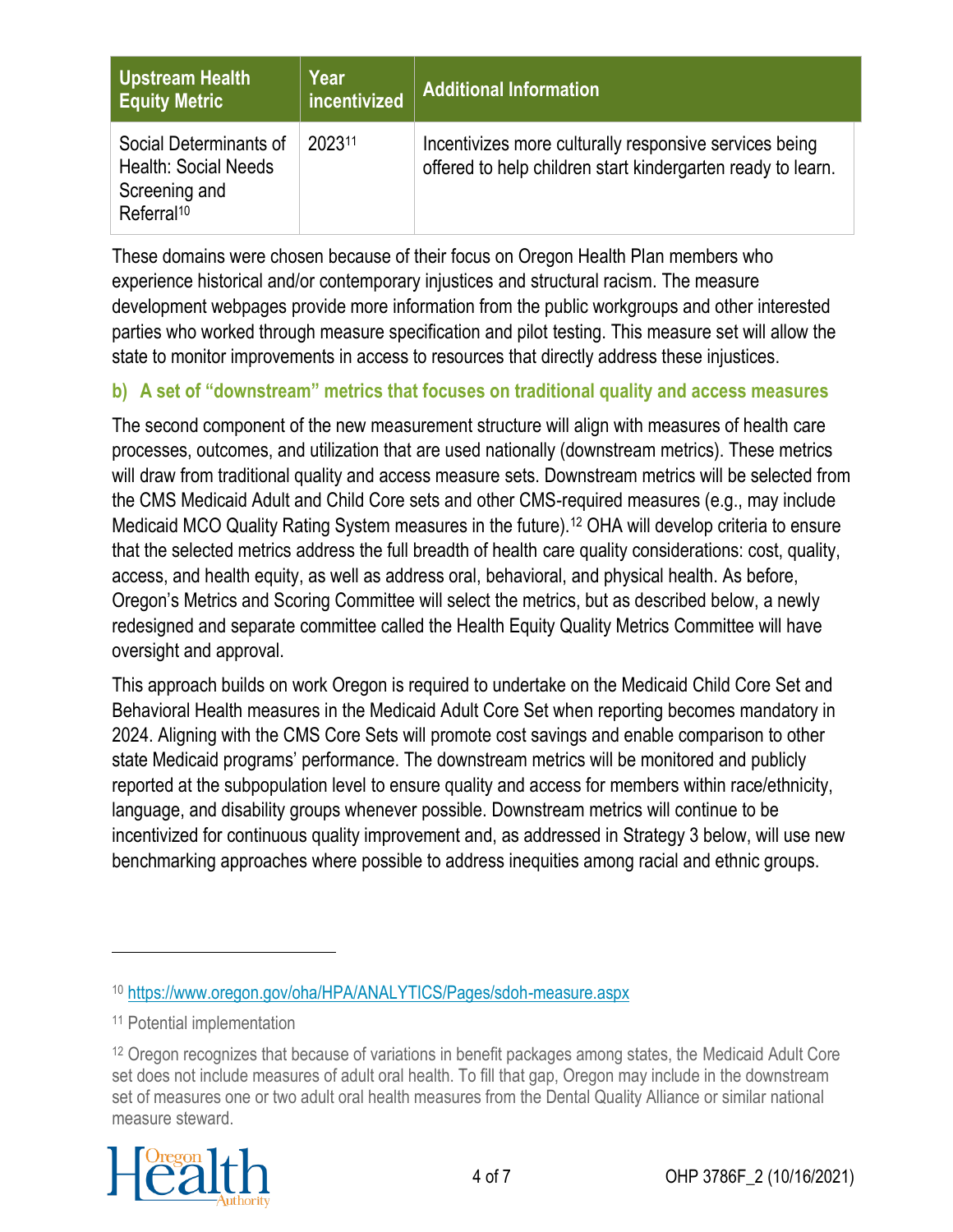## **2. Redistribute decision-making power to communities**

To ensure that the Quality Incentive Program drives system-level improvements as well as improvements to patient care, those who are most affected by health inequities will have power within the committee structure that selects downstream metrics.

OHA is committed to redistributing power in the Quality Incentive Program and plans to modify the structure of Committees that are responsible for selecting and incentivizing metrics. While maintaining a public committee process for metrics selection, OHA intends to work with the legislature to amend the statutes establishing the metrics committees so the current Health Plan Quality Metrics Committee can change its membership, focus and role to become the Health Equity Quality Metrics Committee (HEQMC). HEQMC members will represent the interests of those most affected by health inequities including Oregon Health Plan members, community members from diverse communities, individuals with lived experience of health inequities, and health equity professionals and researchers.

This Committee will oversee and approve the downstream metrics selected by the Metrics and Scoring Committee and will advise OHA about how to design the program to best address member and community concerns and priorities. As OHA adopts broader community engagement strategies, input received in those forums will also inform measure selection and implementation. In addition, OHA will consider member and community voices in the presentation of measure performance. For example, OHA will continue to produce an annual CCO Incentive Metrics report and supplement the quantitative data typically included in this report with qualitative information, including priorities identified by members of the HEQMC.

## **3. Rethink the incentive structure to better advance equity**

Oregon's current Quality Incentive Program consists of one set of metrics incentivized for the initial round of payments and a subset incentivized for the challenge pool. Using this approach, any incentive funds that are not earned in the initial round are distributed in the challenge pool round. In the initial and challenge pool rounds, CCOs can earn incentives by meeting either an overall benchmark or a CCO-specific "improvement target," which is calculated to close the gap between the CCO's baseline performance and the benchmark. Each year, the entire pool of available quality funds is paid out; if any funds are not paid out in the initial round, they are then paid out in the challenge pool round.

While this overall structure will remain the same for the 2022-2027 waiver, OHA proposes to work with the new Health Equity Quality Metrics Committee and the Metrics and Scoring Committee to select which upstream and downstream metrics are incentivized to best improve health equity. OHA will present the committees with a range of approaches from which to select.

For instance, for the downstream metrics, one option is that the only metrics eligible for the challenge pool would be those that address significant inequities, and payment of challenge pool funds would be contingent on reducing inequities in the downstream metrics where performance can be compared to other state Medicaid programs.

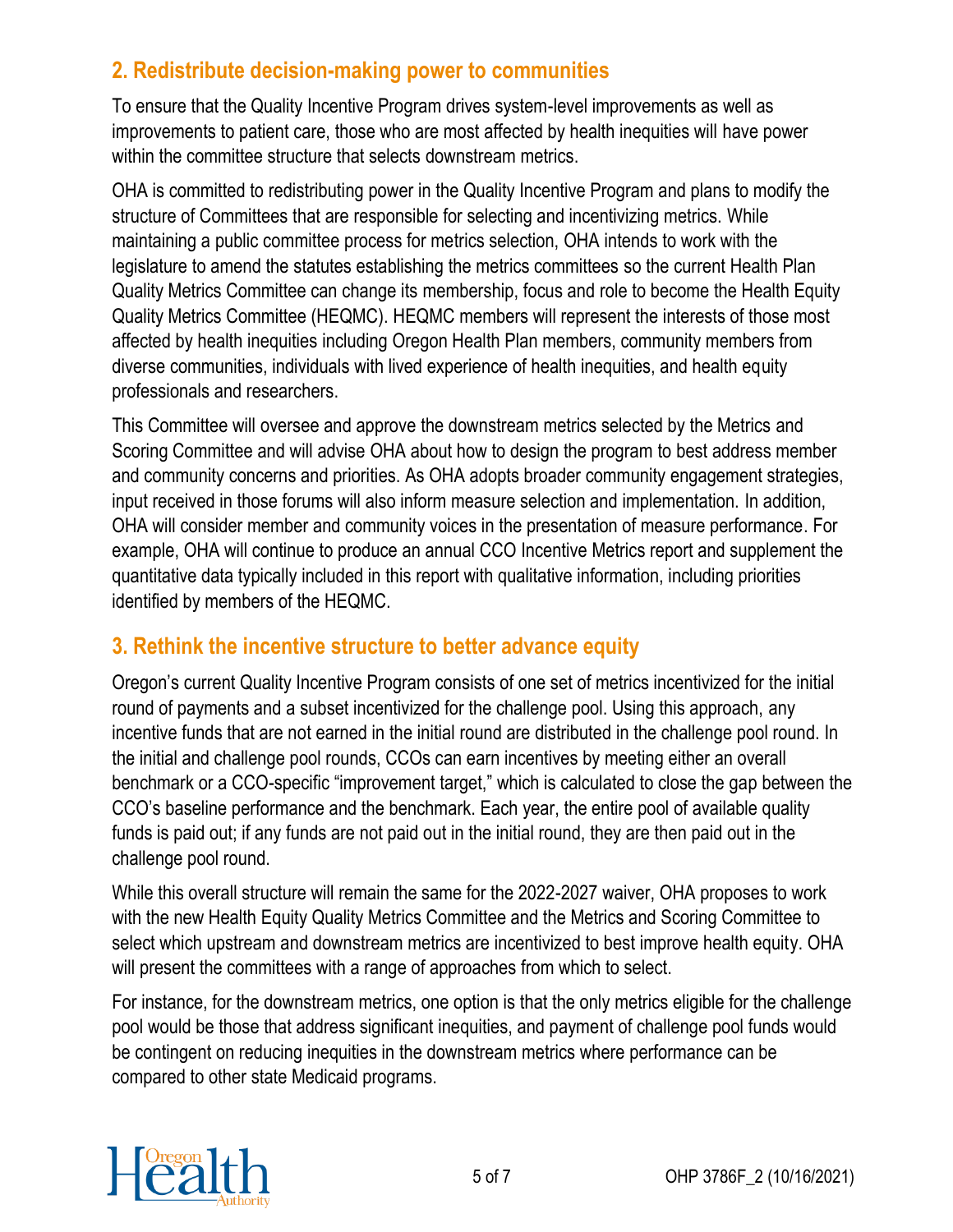Another option is to focus on closing inequitable performance gaps in all eligible metrics, not only in the challenge pool. This could be accomplished by making payment of incentives contingent on achieving CCO-specific improvement target for a metric (as opposed the aspirational benchmark for the metric) for all subpopulations with at least 50 members. In this option CCOs would not be able to rely on simply making progress toward a benchmark unless they make progress for all subpopulations.

For the upstream metrics focused on rectifying the systems and structures that create inequities, CCO incentives will be paid per metric as either individual CCO improvement targets or the benchmark is reached. Funds not earned after payout for the upstream metrics, as well as any funds not earned in the initial round of payout for the downstream metrics, will be paid out in the challenge pool round. Oregon is exploring how best to fund the quality incentive payments: as a withhold, bonus, or some combination of the two.

## **Current waiver authority**

The CCO Quality Incentive Program was originally outlined in Oregon's 2012 demonstration extension and amendment, and as such any modifications to the program need to be negotiated with each subsequent waiver renewal. In this waiver application, Oregon proposes to restructure the CCO Quality Incentive Program to prioritize advancing health equity in support of the Oregon Health Authority's goal to eliminate health inequities by 2030. Listed below are the primary strategies to prioritize advancing health equity and the associated special term and condition (STC) which may require modification:

#### **1. Restructure the Quality Incentive Program into two complementary components to reserve space for upstream work focused on equity**

**STC 39:** Additional Quality Measures and Reporting at the CCO Level. The CCOs will be required to collect and validate data and report to the state on the metrics listed in this section, which may be revised or added to over time as the demonstration matures. CMS also encourages the CCOs to report on the Core Set of Children's Health Care Quality Measures for Medicaid and CHIP (Child Core Set) and the Core Set of Adult Health Care Quality Measures for Medicaid (Adult Core Set), collectively referred to as the CMS Child and Adult Core Measure Sets for Medicaid and CHIP.

#### **2. Redistribute decision-making power among communities**

**STC 38:** Metrics and Scoring Committee. The state's strategy for a robust measurement includes the Metrics and Scoring Committee. The Committee reviews data and the relevant literature determines which measures will be included in the CCO incentive program and establishes the performance benchmarks and targets to be used in this incentive program. The Committee will endorse specifications for each measure. In future years, the Committee will review earlier decisions and adjust as needed. The Metrics and Scoring Committee recommends metrics that will be used to determine financial incentives for CCOs.